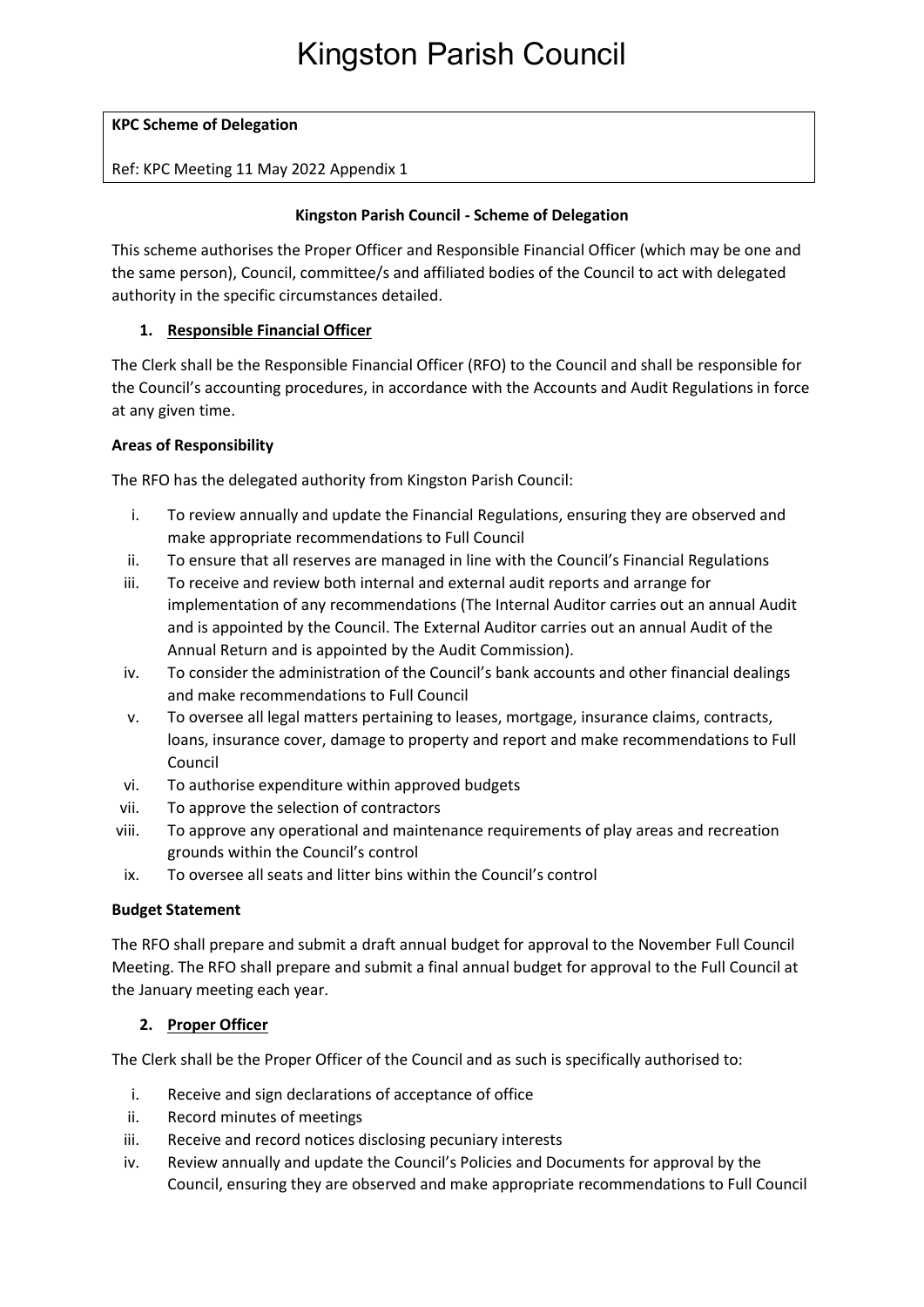- v. Receive and retain plans and documents
- vi. Sign Notices or other documents on behalf of the Council
- vii. Receive copies of by-laws made by a primary local authority
- viii. Sign summonses to attend meetings of the Council
- ix. Receive documents in relation to complaints received under The Members' Code of Conduct and report this at the next convenient meeting of the Council
- x. Ensure compliance with all legal requirements impacting upon the business of the Council
- xi. Manage the day-to-day administration of services, together with routine inspection and control
- xii. Manage the collective and agreed response to external Press and Media on behalf of the Council in liaison with the Council Lead for Communication
- xiii. Undertake training or attendance at Conferences as previously authorized within budget

Delegated actions of the Clerk shall be in accordance with the Council's Standing Orders, Financial Regulations and this Scheme of Delegation, and with directions given by the Council from time to time.

### **3. Council**

The following are matters reserved to the Council for decision, noting that the appropriate Committee/s or affiliated bodies may make recommendations thereon for the Council's consideration:

- i. Setting the precept
- ii. Borrowing money
- iii. Approval of expenditure within approved budgets
- iv. Approval of the tendering and selection of contracts
- v. Approval of any virement and supplementary budget requests within the Council's agreed overall budget
- vi. Approval of capital expenditure and planned and preventative maintenance expenditure with respect to premises and assets
- vii. Approval of changes to the Council's Fixed Asset Register
- viii. Approval of a health and safety policy, with respect to premises and assets, that complies with legislation and to ensure that appropriate checks and assessments are carried out
- ix. Making, amending or revoking Standing Orders, Financial Regulations or this Scheme of Delegation
- x. Approval of Council Policies and Documents
- xi. Making, amending or revoking by-laws
- xii. Making of orders and entering into contracts under any statutory powers
- xiii. Matters of principle or policy
- xiv. Approval of any Council run events, which enhances the Village and benefits the Community
- xv. Approval of any occasional event hire by third parties of pubic open spaces managed by the Council, to be administered by the Clerk
- xvi. Nomination and appointment of representatives of the Council to any other authority, organisation or body
- xvii. Any proposed new undertakings
- xviii. Nomination or appointment of representatives of the Council at any inquiry on matters affecting the Parish, excluding those matters specific to a committee
- xix. Approval of the Annual Return (AGAR)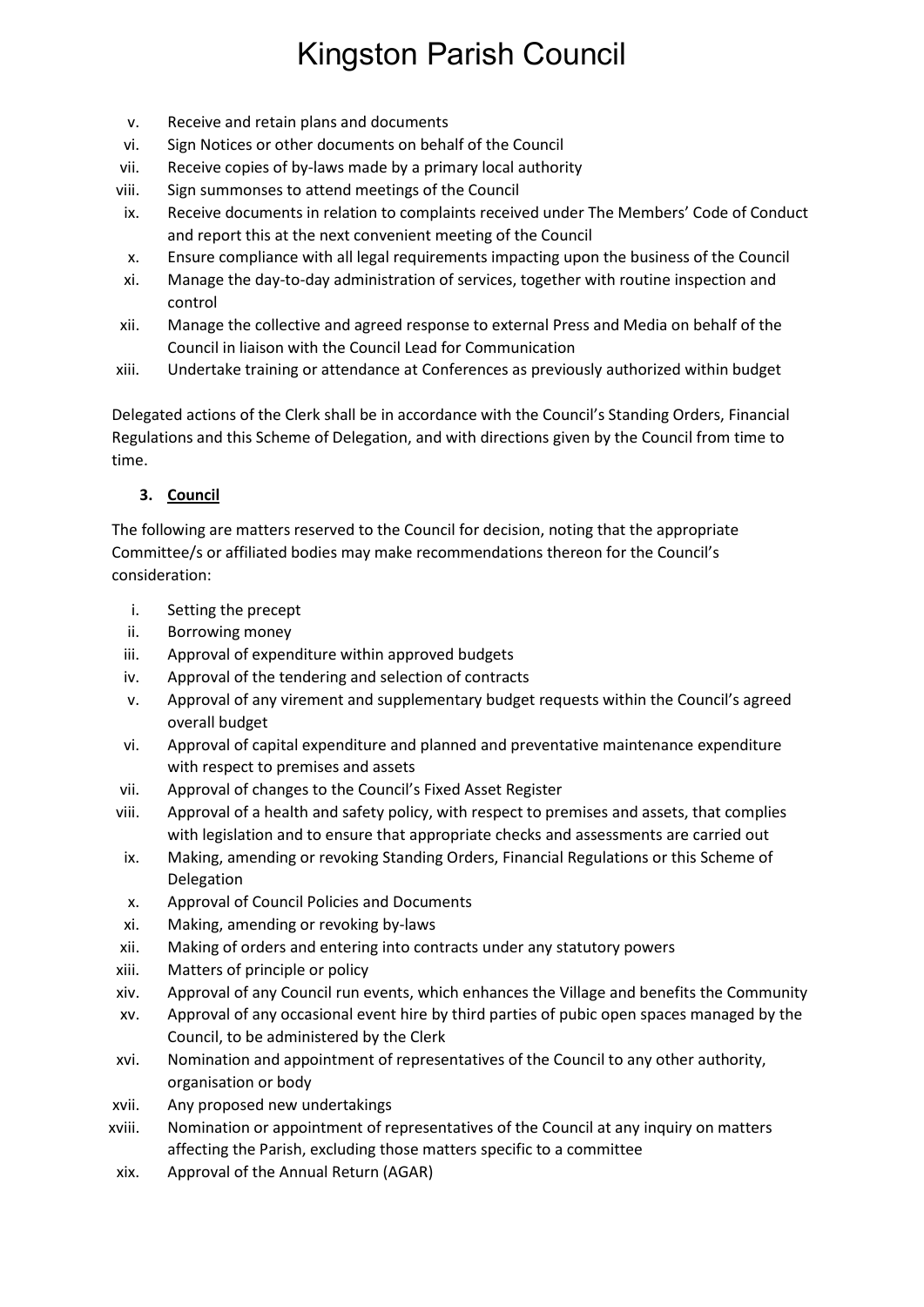- xx. Review of the pay and conditions of service of existing employees on an annual basis before approval of the annual budget
- xxi. Appointment or dismissal of the Clerk and other contractual issues relating to conditions of service
- xxii. Any other matters not otherwise devolved/delegated to a Committee of the Council

### **4. Planning**

The South Downs National Park Authority (SDNPA) will determine planning applications within the SDNP, delegating the administration of applications to the Local Planning Authority Lewes District Council.

Kingston Parish Council will act as a non-statutory consultee in the planning application process with the Council **or** a delegated Lead Member considering and preparing a response on behalf of the Council, after consultation, in respect of such applications.

### **Areas of Responsibility**

Kingston Parish Council (collectively) **or** a selected Lead Member (as determined by the Full Council) has delegated authority from Kingston Parish Council:

- i. To make representations to the Local Planning Authority on applications for planning permission with have been notified to the Council
- ii. To make representations in respect of appeals against refusal of planning permission
- iii. To identify and make representations to the relevant authorities in respect of enforcement action or any matters considered to be breaches of planning regulations
- iv. To monitor, review and where necessary make recommendations to the Council for amendments to the planning consultation procedure
- v. To deal with any other planning related matter

### **Planning Applications**

Planning applications shall be circulated to Kingston Parish Council members **or** a selected Lead Member as soon as possible after receipt by the Parish Clerk from the Planning Authority. The applications will be circulated via email.

### **5. Community Pavilion Committee**

The Community Pavilion Committee is appointed by and is solely responsible to Kingston Parish Council. The Committee duties are defined and agreed by the Full Council who may vote, at any time, to modify the Committee's powers. Terms of Reference were agreed between the Council and the Committee at an extraordinary meeting held on 8 May 2013.

### **Membership**

- i. The Committee is a committee of Kingston Parish Council, and is at all times responsible and accountable to the Parish Council
- ii. The Committee should comprise of a Chair and at least five representatives all drawn from the local community, and be supported by two representatives (one attending and one to deputise) from the Council. Further members may be co-opted from the community and user groups if required.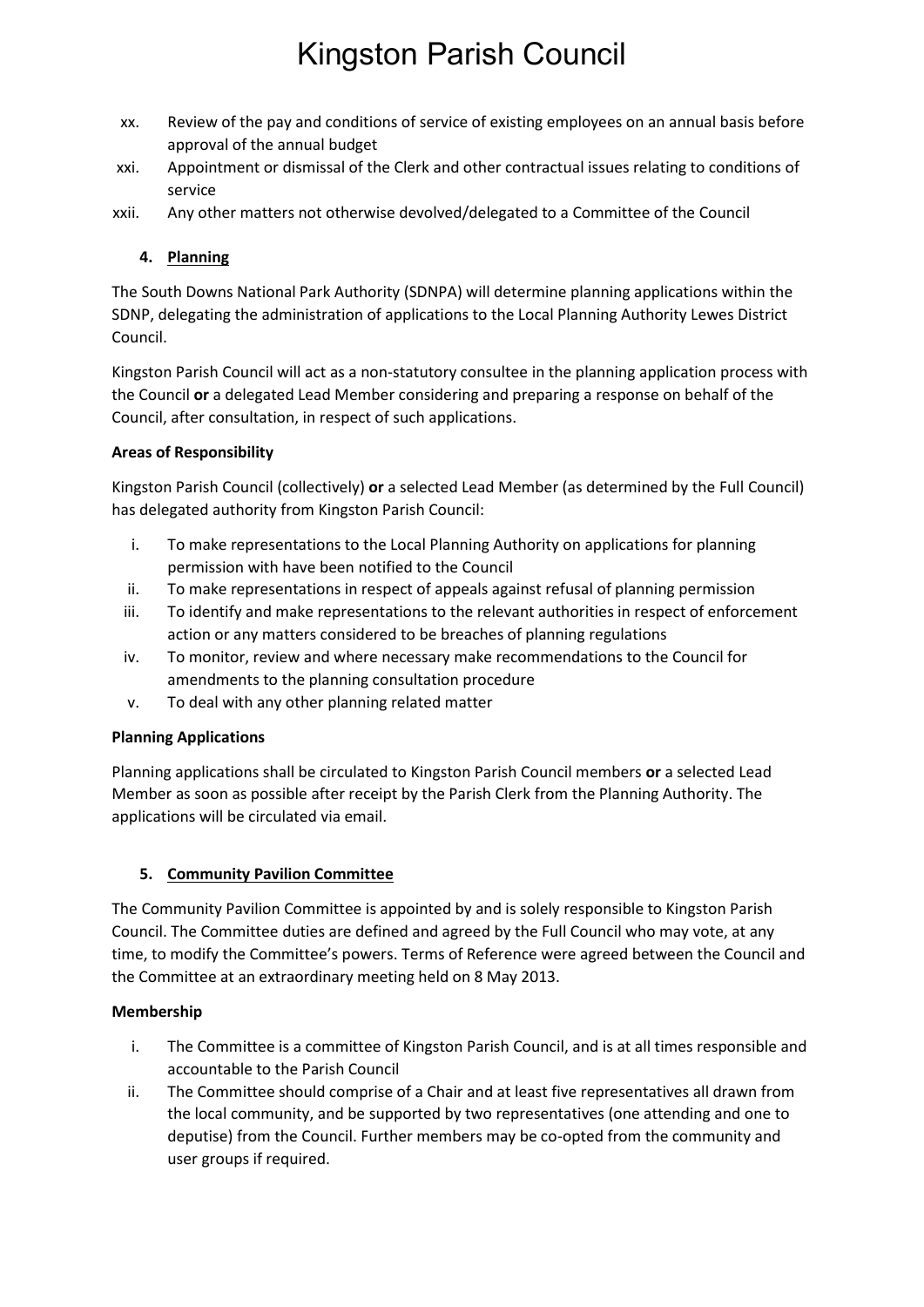- iii. The Committee will elect its own Chair and appoint a secretary to arrange and minute meetings. It can consider appointing individual Committee members (not Council representatives) to specific roles, e.g., Booking Secretary
- **iv.** The Committee is free to meet as often as is necessary but should meet at least three times a year.

### **Areas of responsibility**

Kingston Community Pavilion Committee has delegated responsibility from Kingston Parish Council to:

- i. Run the Pavilion on a day-to-day basis
- ii. Report, advise and recommend action to the Council on all operational issues and matters concerning the day-to-day running of the Pavilion
- iii. Develop policies and to introduce and oversee management arrangements for the day-today operation of the Pavilion, consistent with the needs of user groups
- iv. Develop in consultation with the Council a policy for the use of the Pavilion by residents and non-residents of the village and to publish a programme of events.
- v. Introduce and manage a website and an effective and efficient booking system, that meets the overall requirements of the Council in respect of latest statutory and legal requirements, insurance, health and safety, charging and Conditions of Use.
- vi. Exercise management responsibility for an annual operating budget delegated by the Council to meet the costs of maintenance and consumables. Accountability for all disbursements rests with the Clerk and Responsible Financial Officer. The Chair of the Pavilion Committee will need to liaise with the Clerk to the Council on all items of expenditure or proposal for contracting services.
- vii. Develop short, mid and long-term plans for both maintenance requirements (other than those associated with maintaining the fabric of the building, responsibility for which rests with the Council) and improvements both to the internal and external appearance of the Pavilion and its immediate surrounding property. Such long-term plans should be submitted to the Council in September of each year for them to be considered as part of the Council's setting of the annual budget and Precept.

### **6. Tennis Courts & Kingston Tennis Club**

Kingston Parish Council own the tennis courts on St Pancras Green and rents them to Kingston Tennis Club and are responsible for the insurance of the courts.

Kingston Tennis Club pay a current rent of £500 per annum and a contribution to KPC insurance of £110.

An accumulated fund for care and maintenance was set up in May 2000 into which KPC and KTC currently pay £1,750 each per annum. These funds operate currently within an eight-year maintenance plan which will be up for renewed budget discussion in 2021 ready for implementation from 2022.

A written agreement was prepared to remove any doubt as to where legal and financial responsibilities lie between the Council and the Club. This is necessary in relation to the insurers with the Council as owners. The terms of the written agreement were considered and approved by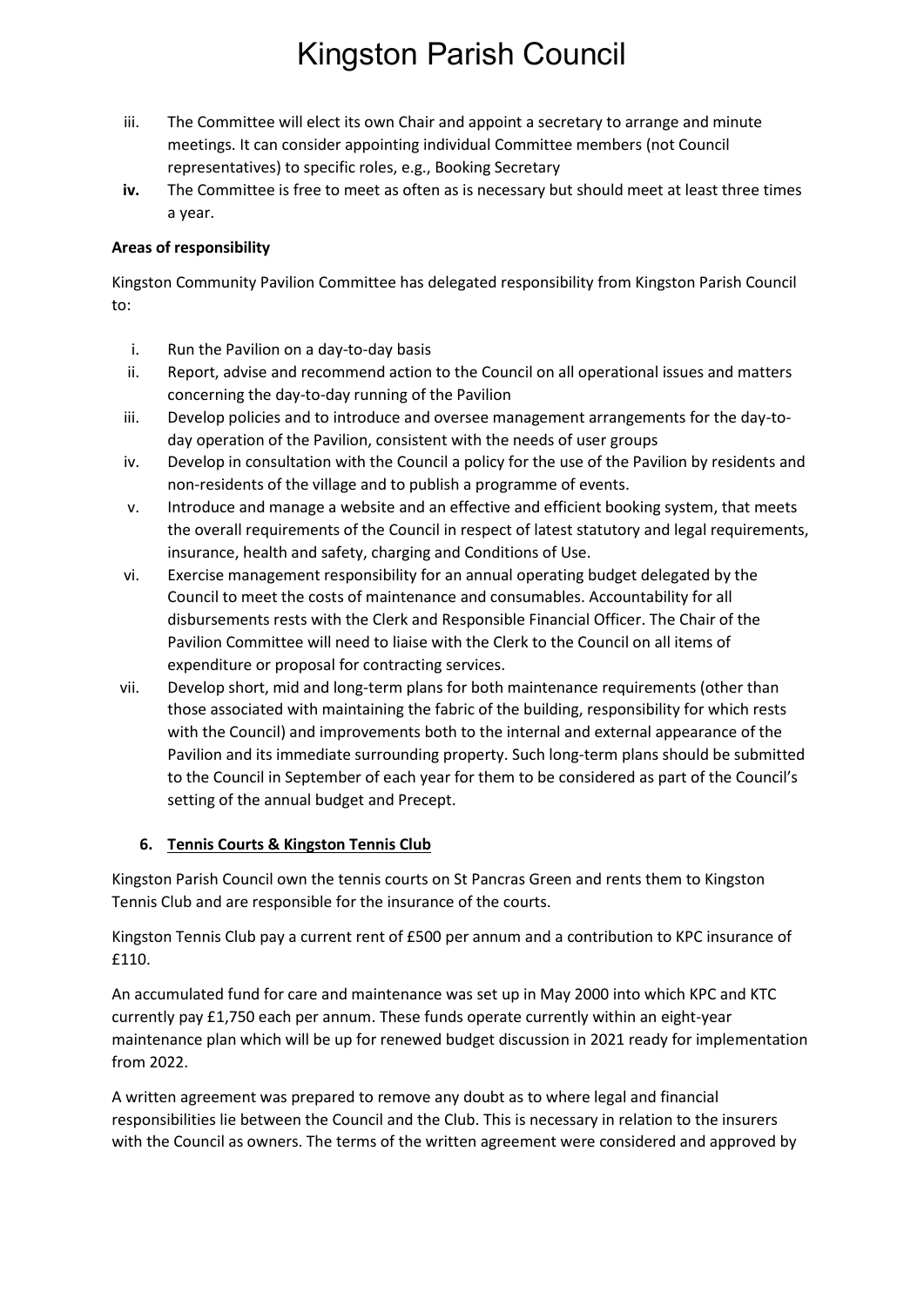the Council and the Kingston Tennis Club at the Council meeting held on 21 November 2011 with the agreement subsequently signed by the Council and Club Chairs.

### **Areas of Responsibility**

Kingston Parish Council:

- i. To determine rental value of the courts and insurance contribution with built in inflation
- ii. To be responsible for the day-to-day maintenance outside the courts
- iii. To contribute an agreed annual sum to the joint maintenance fund
- iv. To exercise management responsibility for the annual maintenance fund budget. Accountability for all disbursements rests with the Clerk and Responsible Financial Officer
- v. In liaison with Kingston Tennis Club and service contractor, develop short, mid and longterm plans for maintenance requirements to the courts

Kingston Tennis Club:

- i. Under the club's Constitution to manage and supervise the playing arrangements on the Council courts.
- ii. To be responsible for the day-to-day maintenance within the courts and report, advise and recommend action to the Council on maintenance issues
- iii. To enforce the health and safety regulations as advised by the Lawn Tennis Association, and to the satisfaction of the Council's insurance company
- iv. To take out and maintain annual insurance via the Lawn Tennis Club to cover the requirements of all club activities
- v. To contribute an agreed annual sum to the joint maintenance fund
- vi. To contribute an agreed annual rent and contribution to insurance of the courts
- vii. To liaise with the Clerk to the Council on all items of expenditure in relation to court maintenance, or proposal for contracting services
- viii. To develop in liaison with Kingston Parish Council and service contractor, short, mid and long-term plans for maintenance requirements

### **7. Working groups/parties**

- i. Other committees may be formed by resolution of the Council at any time. The work of such a committee will be decided upon at the time it is formed by means of a minute detailing the terms of reference. Minutes of all such meetings will be received at the following Council meeting and agreed as a true and correct record at the following committee meeting.
- ii. Working groups/parties may be formed by resolution of the Council or a committee at any time. The work of such a working group/party will be decided upon at the time it is formed by means of a minute detailing the terms of reference. Each working group/party will report back with recommendations to the Council or the Committee that formed it.

### **8. Delegation – limitations**

Committees and sub-committees shall, at all times, act in accordance with the Council's standing orders, financial regulations and this scheme of delegation and, where applicable, any other rules, regulations, schemes, statutes, by-laws or orders made and with any directions given by the Council from time to time.